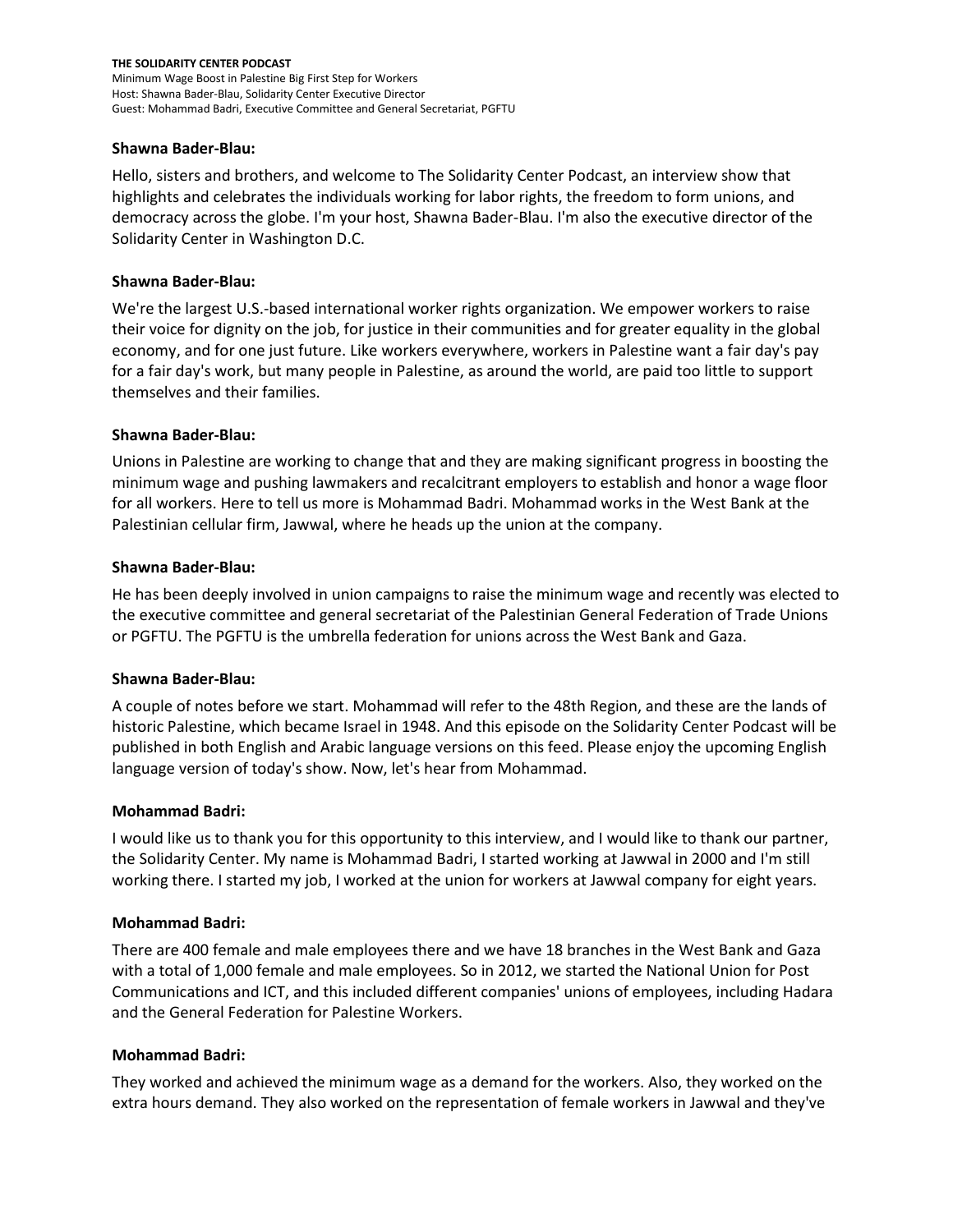reached a percentage or a quota of 35 of the total workers at Jawwal are female, and also, they worked on the implementation of all provisions of the Labor Act for Jawwal.

# **Mohammad Badri:**

In this federation, because of the achievements we have worked on, other unions were encouraged to join. So we have 11 unions joining us in the West Bank. And in Gaza too, we became one national federation that represents all the unions of those working in the different companies in the post telecommunication and ICT sector and we are covering now 4000 female and male workers in Uzbek and Gaza strip.

## **Mohammad Badri:**

In 2021, the General Federation for Workers in Palestine held its sixth congress in Jericho. There were 6,000 female and male participants from the different unions, from the different member unions and from the general secretariat where the election took place and I ran for elections for the executive committee and the general secretariat for the federation.

## **Mohammad Badri:**

I was lucky to be elected and I'm now a member in the general secretariat and the executive committee. And now I'm the head of the legal department for the General Federation for Palestine's Workers. In March 2021, there was a conference for dialogue between the different production entities and those responsible from the unions of Palestine and the workers, the Ministry of Labor and those in charge.

### **Mohammad Badri:**

And the discussion was that this minimum wage that was already reached in 2012, which equals \$400, almost \$450 was not enough for workers to cover or afford their living, it was not good for them to lead a life with dignity, so it needs to be increased. So the struggle in 2021 was to raise or to increase the minimum wage, the monthly minimum wage, which is almost \$450, compared to the minimum wage in the 48th Region, which is \$1,298 per month, where the same living conditions almost prevail and the same prices too.

### **Mohammad Badri:**

But the minimum wage in the Palestinian territories is much slower than that. In a recent study produced by the Palestinian Central Bureau for Statistics in 2020, they reported that the poverty line is at 1,976 shekels, which is almost \$550 per month, and the poverty line is 2,470 shekels, which is almost \$700 per month.

### **Mohammad Badri:**

And compared to the minimum wage that is prevailing since 2012, there is a gap between the minimum wage workers receive and the poverty line. This is why we work to increase it. We called for an increase until it reached at least 2,000 new Israeli shekels, which is almost \$600 per month so that employees or workers can cover or afford their living.

# **Mohammad Badri:**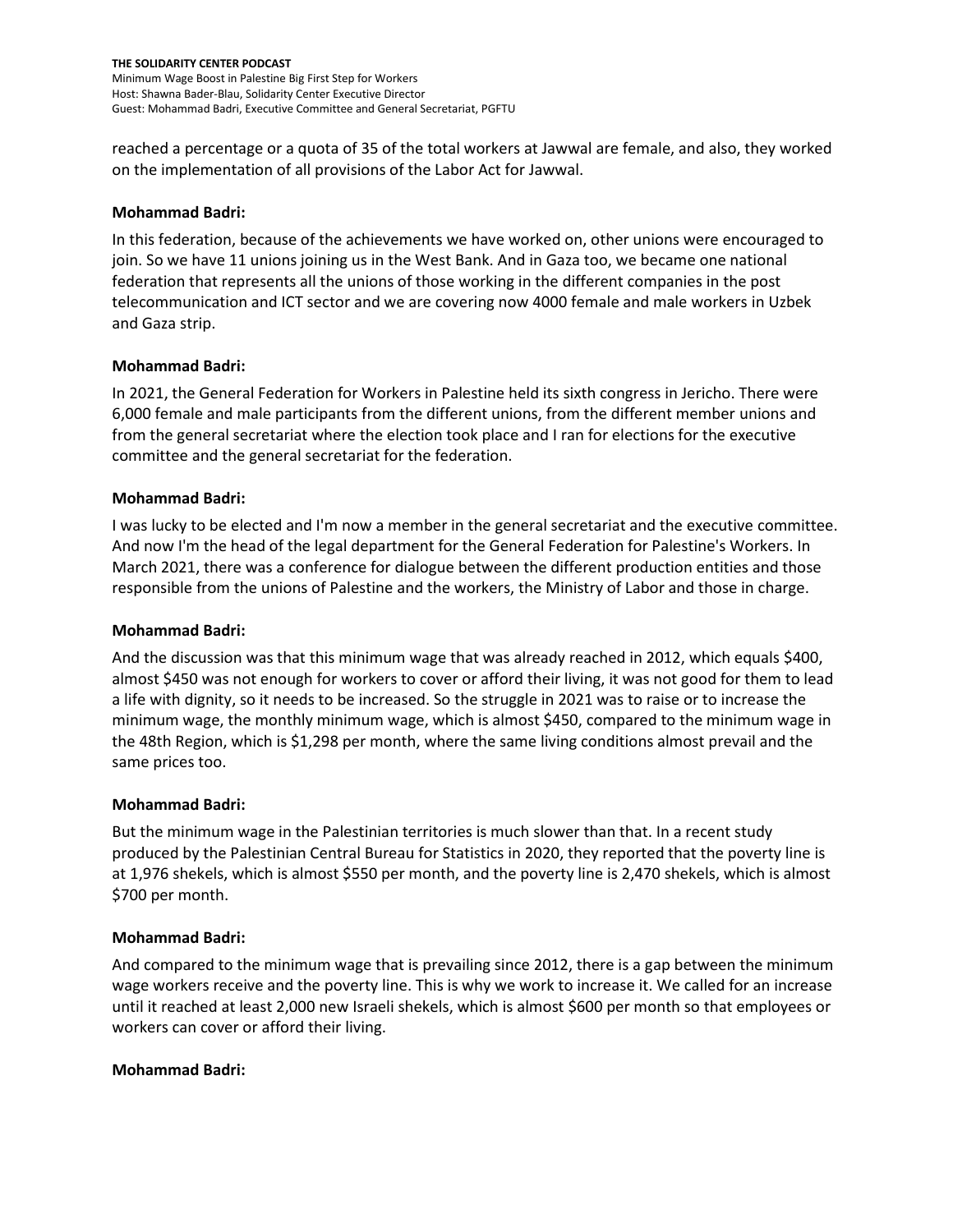And by the end of this dialogue conference, we have reached following achievements with the Ministry of Labor, the government and the employers that attended the conference, and that was a great achievement for the General Federation for Palestine Workers and other national unions.

## **Mohammad Badri:**

These three most important achievements that we managed to get was to increase the minimum wage to 1,880 shekels, which is almost \$750 per month. And also, we connected this achievement with activating labor courts to look through the labor and workers cases that are delayed at the courts.

## **Mohammad Badri:**

And there are bottlenecks at courts that may reach 10 years, so we wanted this to be accelerated and to give the workers the rights. And the third was that there will be penalties for employers who are not committed to the minimum wage that is approved by the end of the dialogue conference.

# **Mohammad Badri:**

And we were very glad with the achievements that we were able to achieve during this conference because we thought that this is only a starting point. \$650 per month was only an achievement that we wanted to build on and to have more efforts that cumulatively will bring about more changes. And this is why by the end of the conference, the government in August 2021 had a resolution to raise or to increase the minimum wage to \$650 per month, and that is effective by January 2022.

## **Shawna Bader-Blau:**

Mohammad just described successful efforts by unions to push for increases in the minimum wage so wages reflect the reality of what it costs to buy food, pay rent and send kids to school. But for women in Palestine, the hill is also still pretty steep. Women continue to make significantly less than men and routinely earn below the minimum wage in sectors like healthcare, education, textile and apparel and public services, as Mohammad will tell us after the break.

# **Shawna Bader-Blau:**

The dire situation in Ukraine is front of mind for so many people and I want to encourage you to join us in supporting humanitarian relief efforts there. The International Trade Union Confederation has an emergency fund and is working with Ukrainian partners that are providing support to families who desperately need assistance with food and water and medical supplies. The labor movement has dedicated itself full time in Ukraine to providing emergency assistance to people seeking refuge from the war.

### **Shawna Bader-Blau:**

Workers at Nova Poshta formed the union there a few years ago and are working 24/7 to deliver essential supplies like medicine and food. The train conductors are carrying refugees to safety, healthcare workers are caring for the wounded. So many of these tireless heroes are union members and their unions are stepping up and supporting Ukrainians in need. You can find links to these organizations and more about what unions are doing during the Ukraine crisis on the episode notes for this program.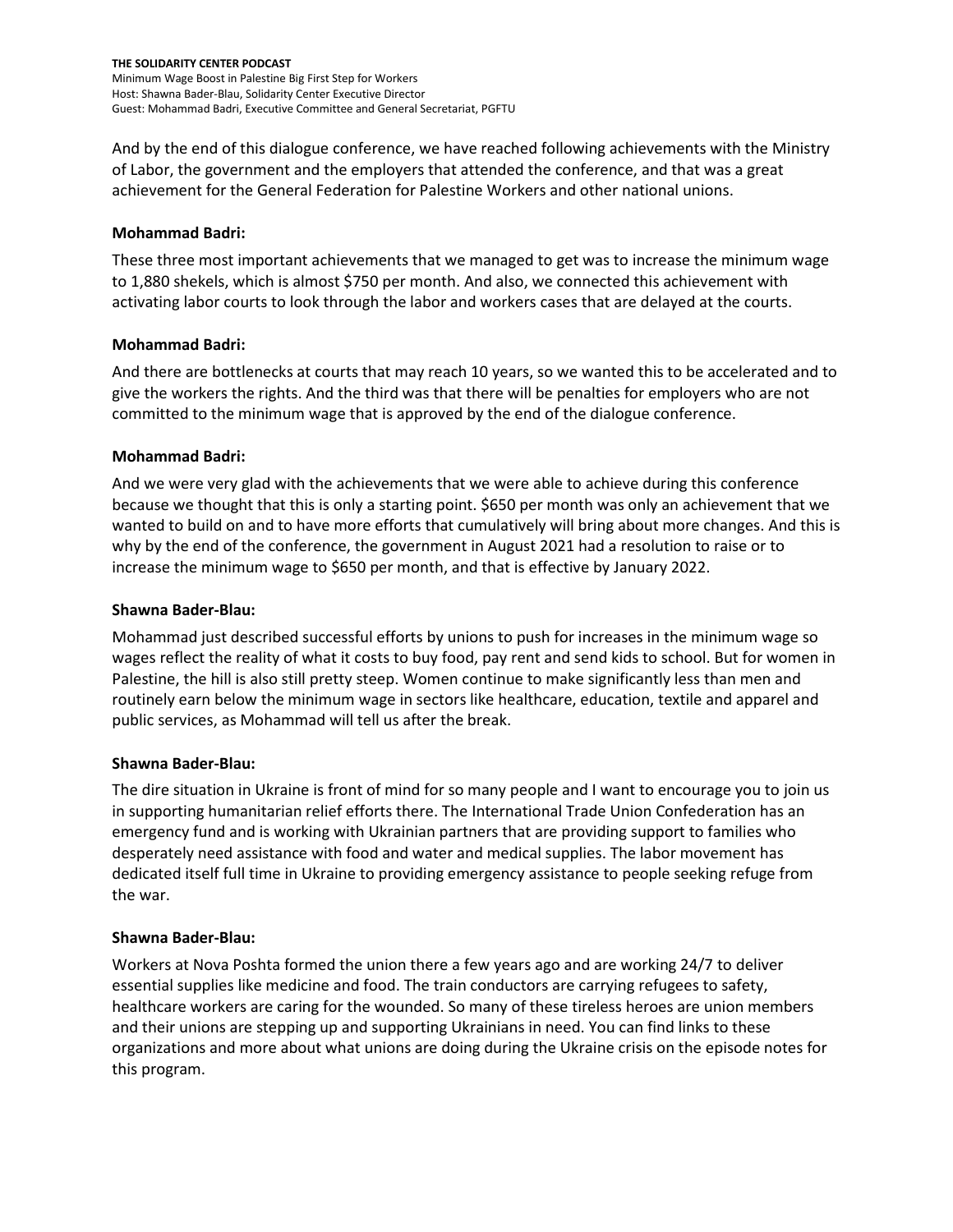## **Mohammad Badri:**

And now we are in March 2022, and after the announcement of the increase on the minimum wage in two months, some employers committed and followed this resolution, but others did not. So this is why we at the federation are trying to follow up and to have action against those who are not committed to the resolution and to enforce it on all employers so that it is applicable in all labor facilities or by all employers.

## **Mohammad Badri:**

So we launched a campaign in cooperation with the Solidarity Center to first raise the awareness and educate workers and different working or factories or all different companies and institutions about their rights and that their employer should work on increasing and giving them the new minimum wage that the federation worked on and that the government decided that it should start by January 2022.

## **Mohammad Badri:**

We distributed leaflets brochures, we worked on social media platforms and different pages on Facebook, we worked also with media figures to raise the awareness of the different female and male workers about their rights and that their employers should commit to this resolution and that they should be paid the new minimum wage approved by the government.

## **Mohammad Badri:**

And also, we worked in our different legal departments at the federation in the different governorates and offices where we had appointed legal advisors who would work for free for any female or male worker who would contact them and say that they are not paid the minimum wage. And also, we opened a hotline for complaints from female and male workers to document any violations and to take legal actions against those who are not committing to this resolution.

### **Mohammad Badri:**

Although we are working on all of these levels, but unfortunately it is still very slow because part of the employers are very greedy. They did not commit to this resolution and they don't want to give higher salaries for their workers.

### **Mohammad Badri:**

And this is also made worse because of the slow procedures at the Ministry of Labor through its inspectors and those who are going to the factories or the different premises and they have the judicial capacity because they can act like they have this police capacity where they can impose penalties on the different factories who are not committed to the minimum wage. But unfortunately, they are slow, there are limited actions and it's not working as we want it to be.

### **Mohammad Badri:**

Within our strategic plan for the third quarter of 2022, we want to reach the percentage of 50 percent of employers committed to paying the minimum wage for female and male workers. And unfortunately, we are not sure if that would work or not because the Ministry of Labor and the government did not yet form the labor courts that we were calling for so that they can look through the cases of workers who are not getting paid the new minimum wage.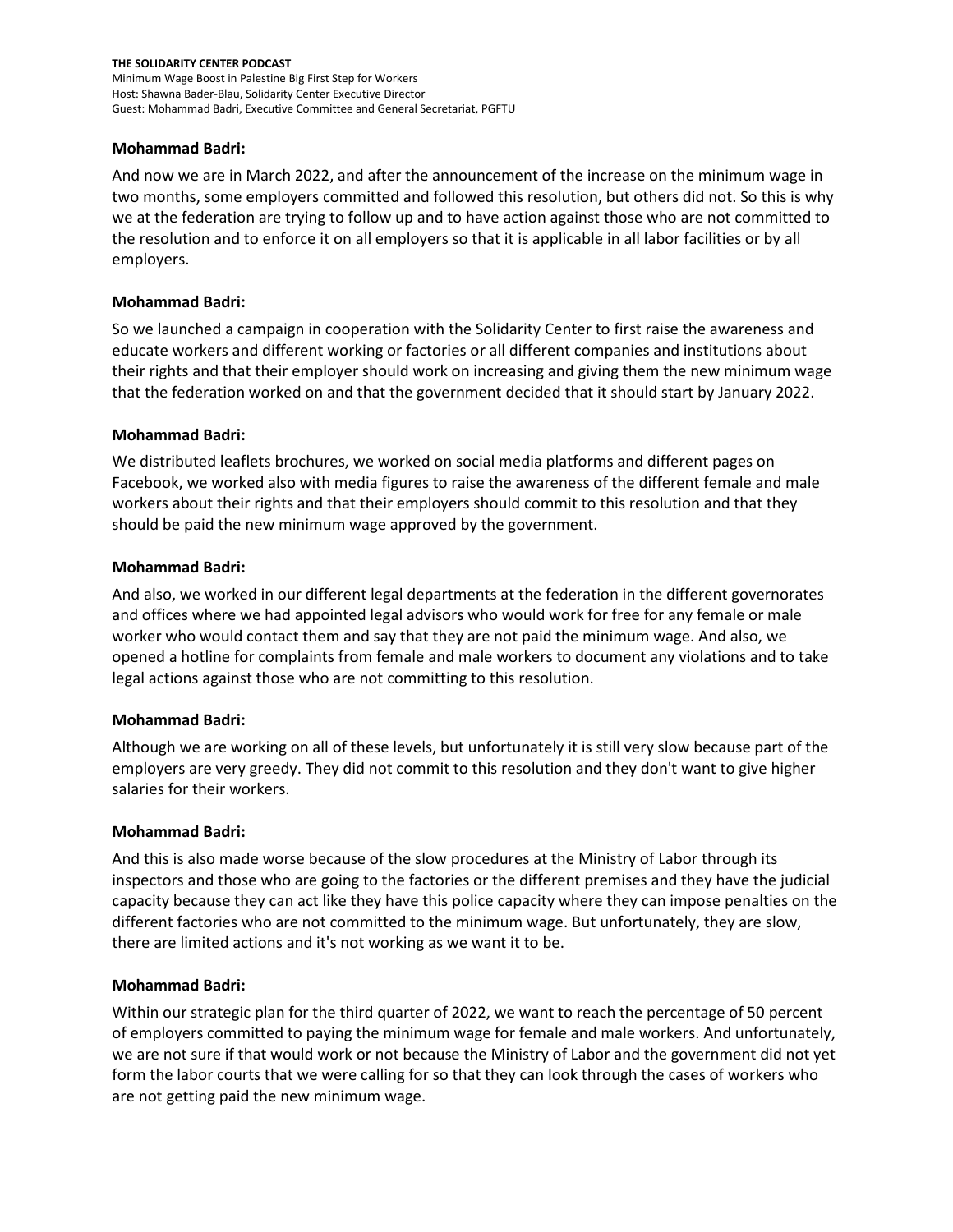## **Mohammad Badri:**

And also, the government did not yet enforce the criminal regulations on the premises or the factories that are not committed to paying the minimum wage as the demands that we agreed with them on. We also have another challenge that is facing us, which is the fear of the female and male workers.

## **Mohammad Badri:**

They are reluctant to report their employers for not committing to paying them the minimum wage. They say that they are afraid of getting fired and that they will lose even the \$350 they are getting now per month and this is why they are not that much encouraged to do so.

## **Mohammad Badri:**

What we are doing is that we are trying to work with them to convince them and to encourage them that they would complain because otherwise we cannot work. If there are not complaints made, if female and male workers do not raise their voice and we receive their complaints, we cannot act and there will be no action to put an end for this violation.

## **Mohammad Badri:**

I would like to highlight that women and female workers are suffering more than the male workers because they are working in certain sectors like services, kindergarten and others where they are paid even one-third of the previous minimum wage, which is almost \$280 per month. They are also reluctant to report this and they are suffering more than any other sector of the workers.

# **Mohammad Badri:**

Other major reason why our female and male workers suffer in Palestine is that we don't have the Social Security Act or law and that the president froze the draft law in 2018, 2019. If that law was enacted or enforced, then those who are now unemployed or are suffering from all of these difficulties, not having a job, they could have been secured or at least have this type of security during these hard times.

### **Mohammad Badri:**

And this is why we are now calling in the federation for more efforts to endorse the social security law so that it's not only for the payment of their retirement, also it is to provide them with the life, with their dignity and also to provide them with their, if there are health benefits, different benefits that the law would ensure.

### **Mohammad Badri:**

And just to inform you that those who worked against the Social Security Law or Act in Palestine and that was public are the employers because they did not want to pay more and to increase the minimum wage, because also they did not want to pay the end of services for their workers, and also because they don't want to disclose information related to the salaries of their female and male workers.

### **Mohammad Badri:**

We at the federation also are working now on amending the Labor Act No. 7 of 2000. That means this law was not amended or revisited since 22 years, which is a very long time. It was not updated, there were so many provisions that are missing and needs to be added, especially taking into consideration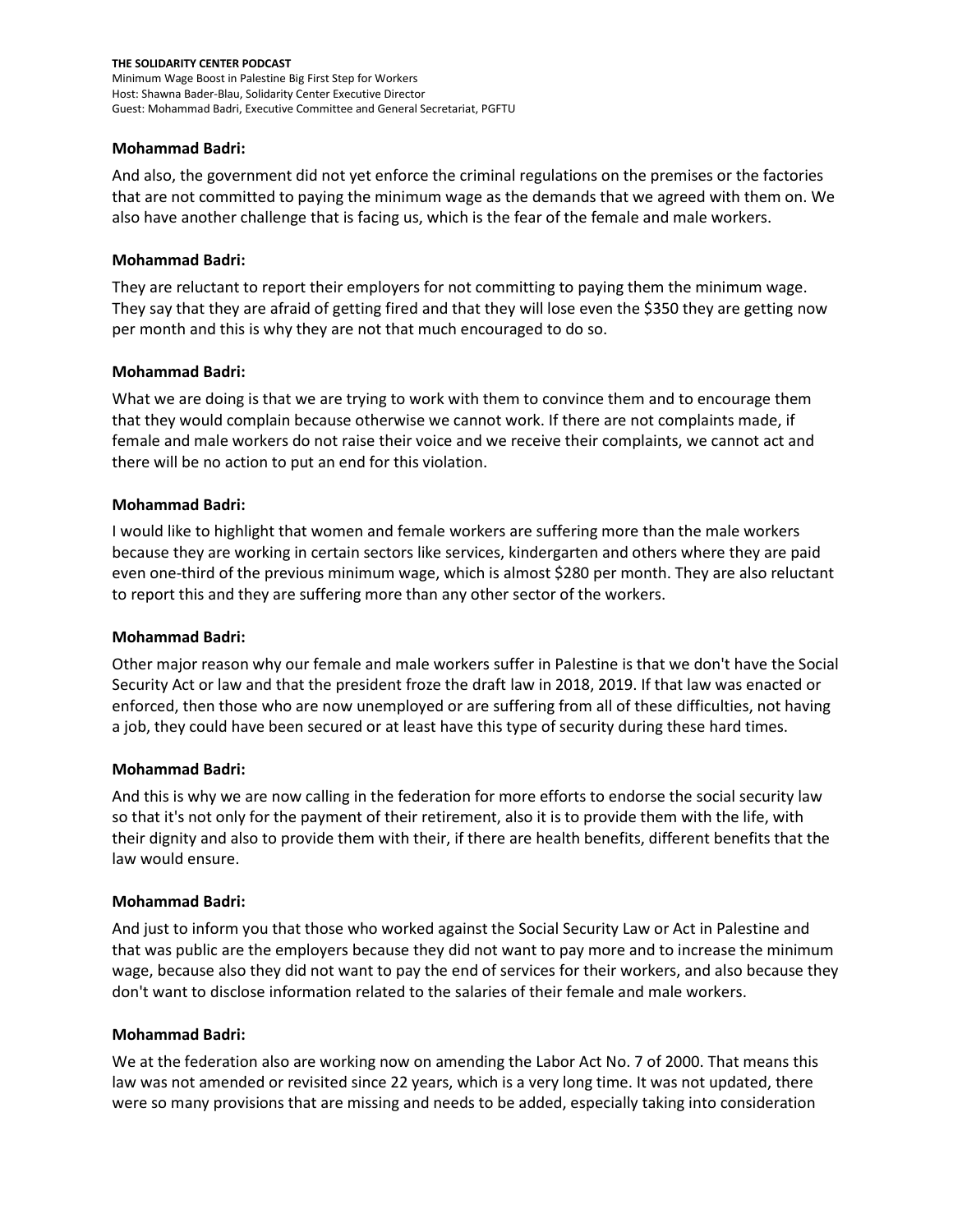the new norm after corona, which is, for example, working remotely or from home that is being used by some employers to decrease the salaries of the workers. And this is why we need to revisit this Labor Act and to take all of these points into consideration in the new amended version.

## **Mohammad Badri:**

We will keep struggling and working at the federation and we will not give up the labor rights and we will protect the rights of our workers. We will not give up because even though the circumstances are hard and we have also the financial crisis, which makes things even worse in Palestine, but we will keep working until we achieve what we are planning to.

## **Mohammad Badri:**

In Palestine, the political solution is actually tied or connected to the financial solution. But that doesn't mean that we will accept employers to take advantage of our workers and not to pay them their salaries and that they use them for their own purposes. We want to have this clear that we will stand by the workers against employers until they get their rights.

## **Mohammad Badri:**

And also, we appreciate our partnership with all of our international partners, especially the Solidarity Center, for their different types of support that they have provided in terms of the minimum wage campaign, the media team, the different workshops, education and raising awareness of our female and male workers and we look forward for more cooperation and more interventions together so that we can benefit more of our male and female workers.

# **Mohammad Badri:**

Working in a union is actually voluntary work. I believe in this type of work because I believe in the principles of democracy, labor rights and also helping and supporting people, especially standing with those who are suffering from injustice or unjust treatment from their employers and also to bring back rights to their holders.

# **Mohammad Badri:**

All of the different experiences around the world also showed that workers, female and male workers, are contributing and laying the foundations of any state. This is why I believe that the union work is the way to all of those people's efforts combined to contribute to building the state

### **Shawna Bader-Blau:**

In January 2022, Palestinians got a minimum wage increase, but their unions are not stopping there. Too many people are still excluded from these higher wages, among them women, young people and informal workers. For years, many Palestinian workers were paid less than poverty level wages, like so many workers around the world.

### **Shawna Bader-Blau:**

Unions in Palestine have an especially high hurdle to ensure workers are paid a decent wage, because getting a minimum wage agreement with the Palestinian Authority is only the first step. Mohammed